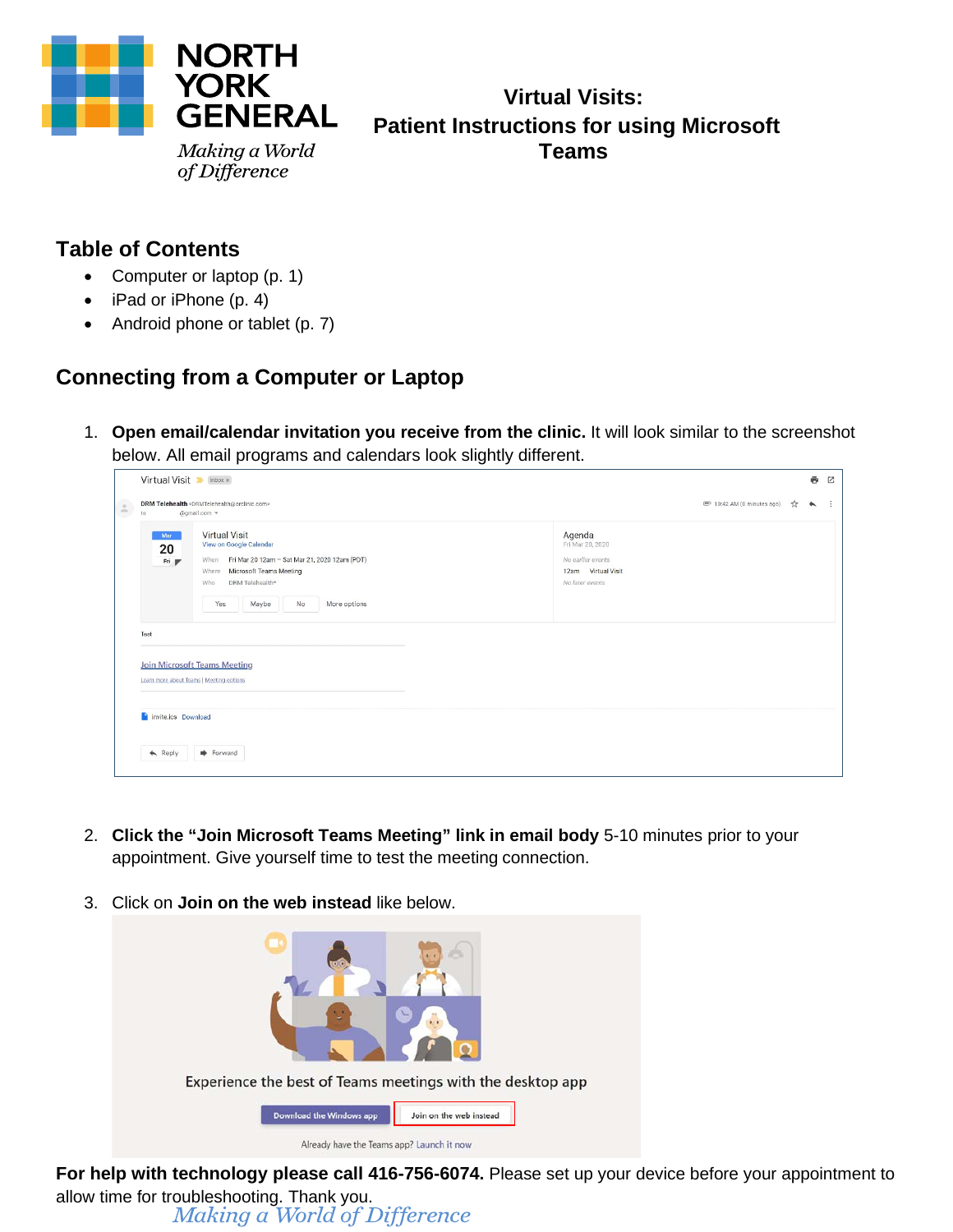4. Click **Allow/Yes** to let Microsoft Teams to use your microphone and camera. This is necessary for your appointment to work. The message will look different depending on the internet browser you use (i.e. Google Chrome, Internet Explorer, etc.)

| Select Allow to let Microsoft Teams use your mic and<br>camera for calls and meetings on this browser.<br>When you do, we'll turn your devices on for a moment to set them up. |  |  |  |  |
|--------------------------------------------------------------------------------------------------------------------------------------------------------------------------------|--|--|--|--|
| ×<br>teams.microsoft.com wants to                                                                                                                                              |  |  |  |  |
| Use your camera                                                                                                                                                                |  |  |  |  |
| <b>Allow</b><br><b>Block</b>                                                                                                                                                   |  |  |  |  |
| Click Yes so others can see and<br>hear you in the meeting.                                                                                                                    |  |  |  |  |
| I et<br>No<br>Yes<br>teams.microsoft.com<br>×<br>use your webcam                                                                                                               |  |  |  |  |

5. Enter your **Name** (First and Last) and click **Join Now.** Make sure the camera and microphone toggled on (pictured below).



**Note:** If your camera is working and turned on you should see your cameras view at this time.

Please set up your device before your appointment to allow time for troubleshooting. **For help with technology, please call 416-756-6047.** Thank you. Page 2 of 9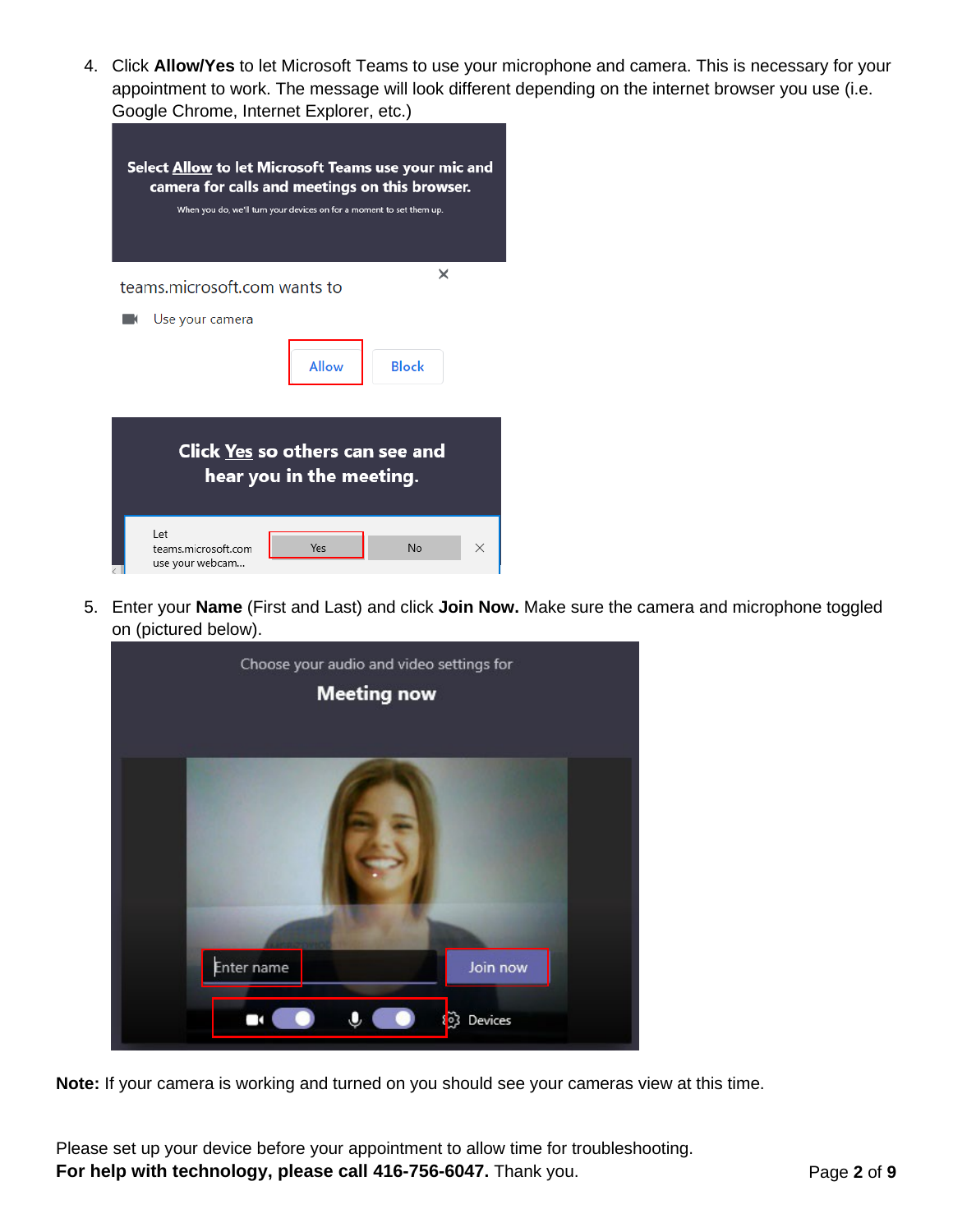6. When you are in the virtual visit, you may see the message "Someone in the meeting should let youin soon".

Someone in the meeting should let you in soon

7. Please wait and the MA or provider will be with you shortly.

#### **Computer/Laptop Control Bar Key**



- **Microphone button** turns on and off microphone
- **Square button with up arrow** allows you to share your screen
- **Dialog icon/chat bubble** allows you to type questions to the provider
- **Red box with phone** ends the visit (don't click until visit is over)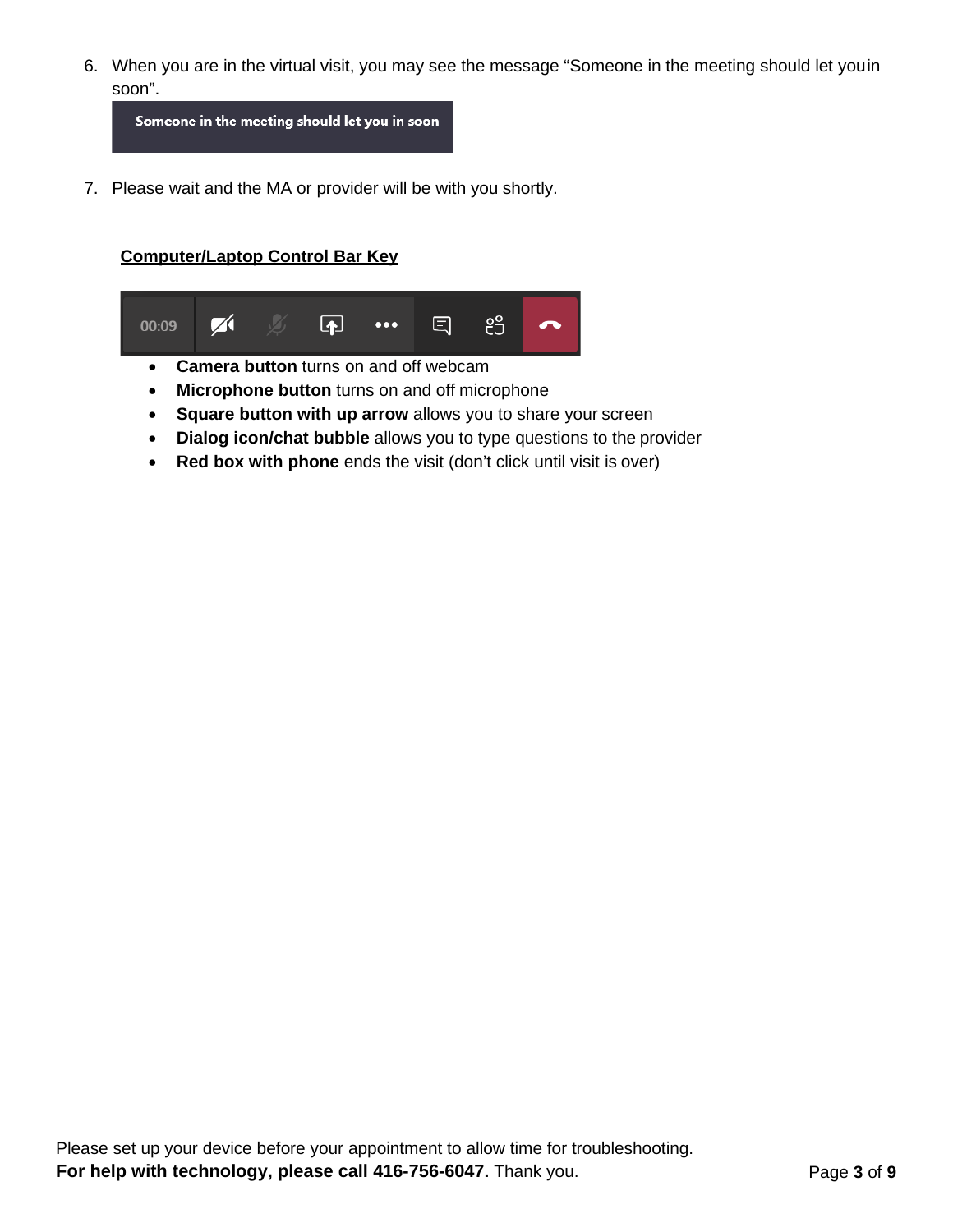### **Connecting from an iPad or iPhone:**

1. Prior to your appointment, **download Microsoft Teams app** from App Store. It is best to do this a few hours before your appointment to allow for troubleshooting.



- 2. **Open calendar appointment invitation** 5-10 minutes before your scheduled visit.
- 3. **Click the "Join Microsoft Teams Meeting" link** in your calendar on phone.

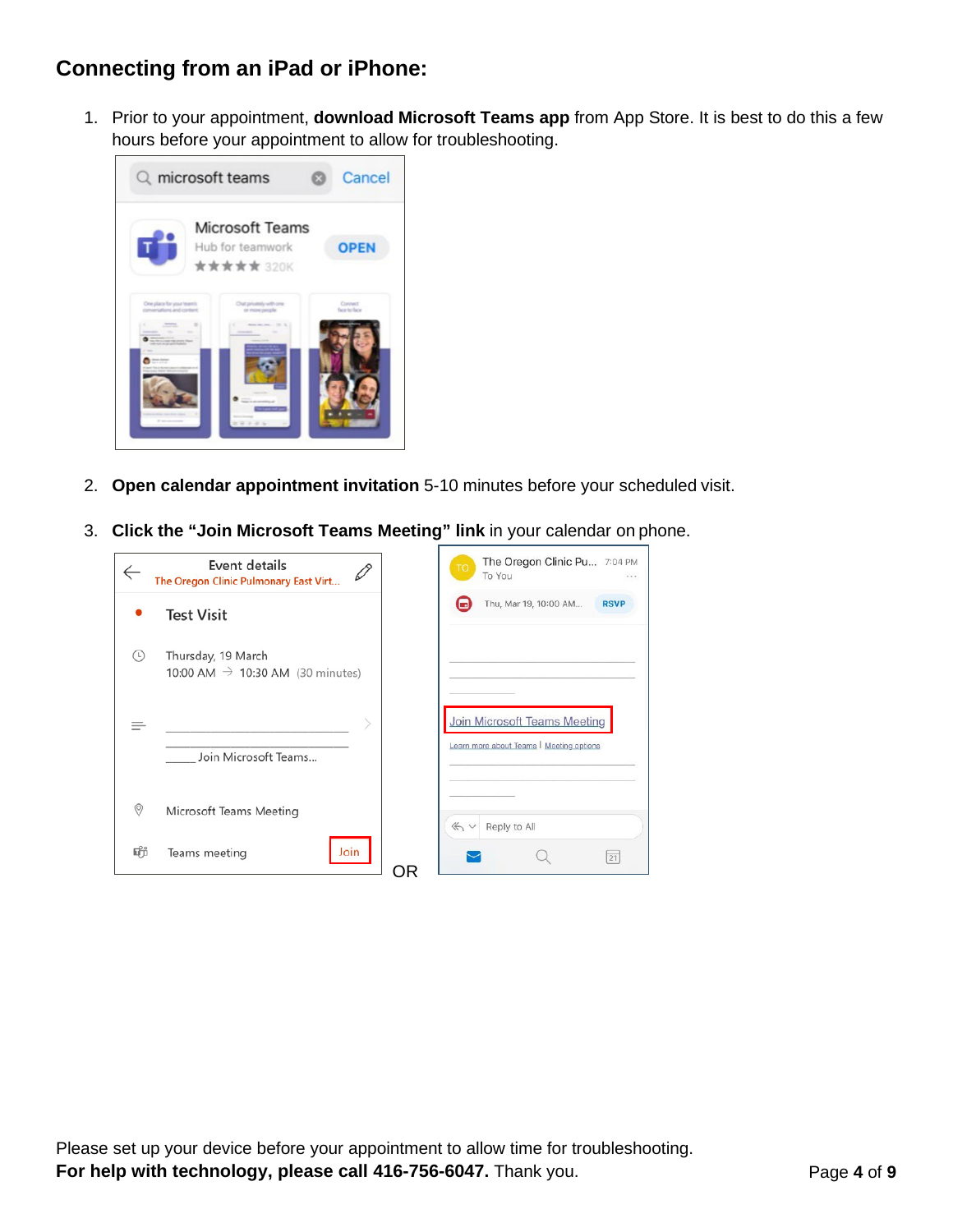**4.** Click **Join as Guest**



**5. Enter Name** (First and Last) and **click Join Meeting.**

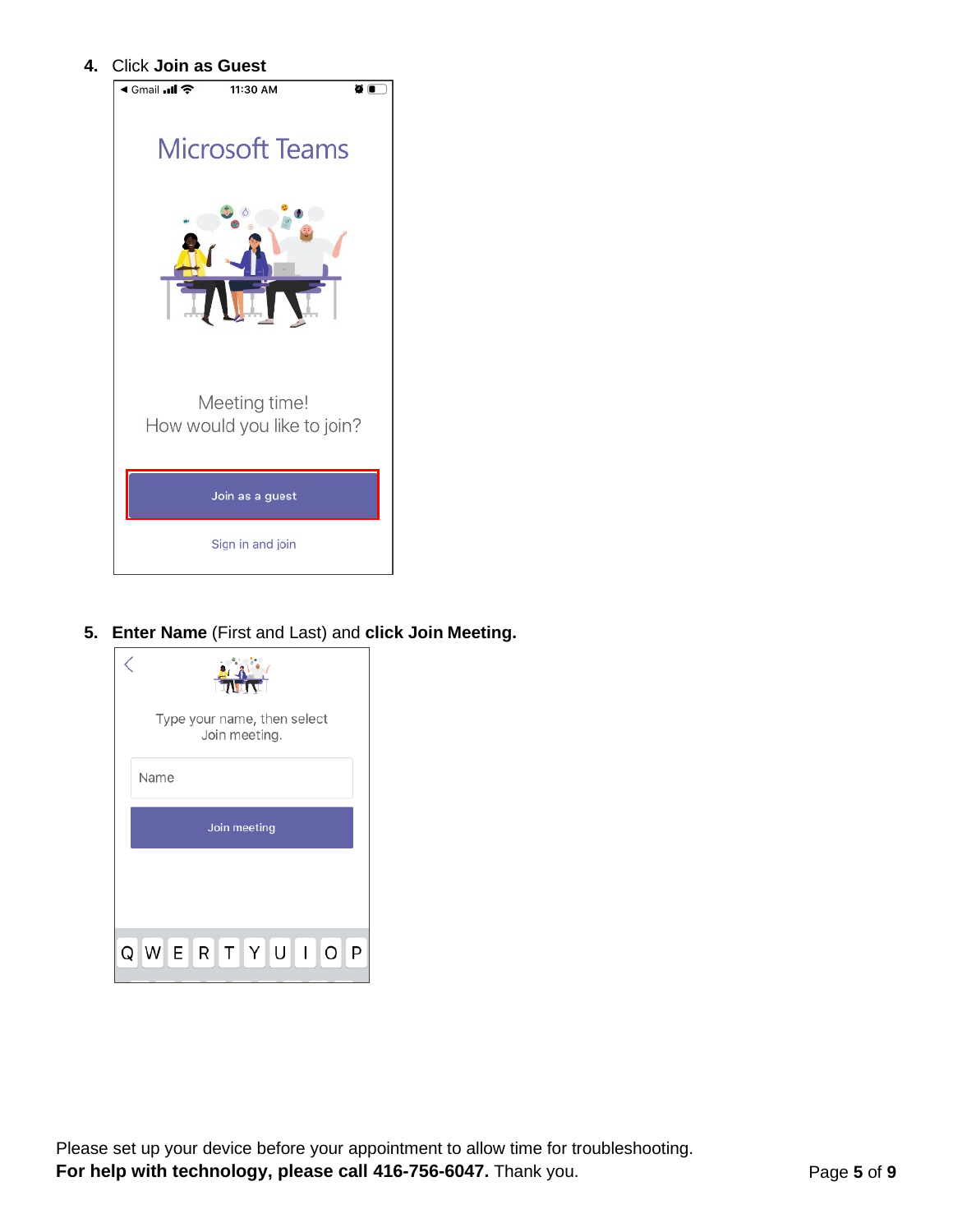**6.** If you are asked for access to your microphone or camera, click **OK.**



7. If you see the screen below, please wait for the provider or medical assistant to join the meeting.



8. Click **camera icon** to share your video with the provider.

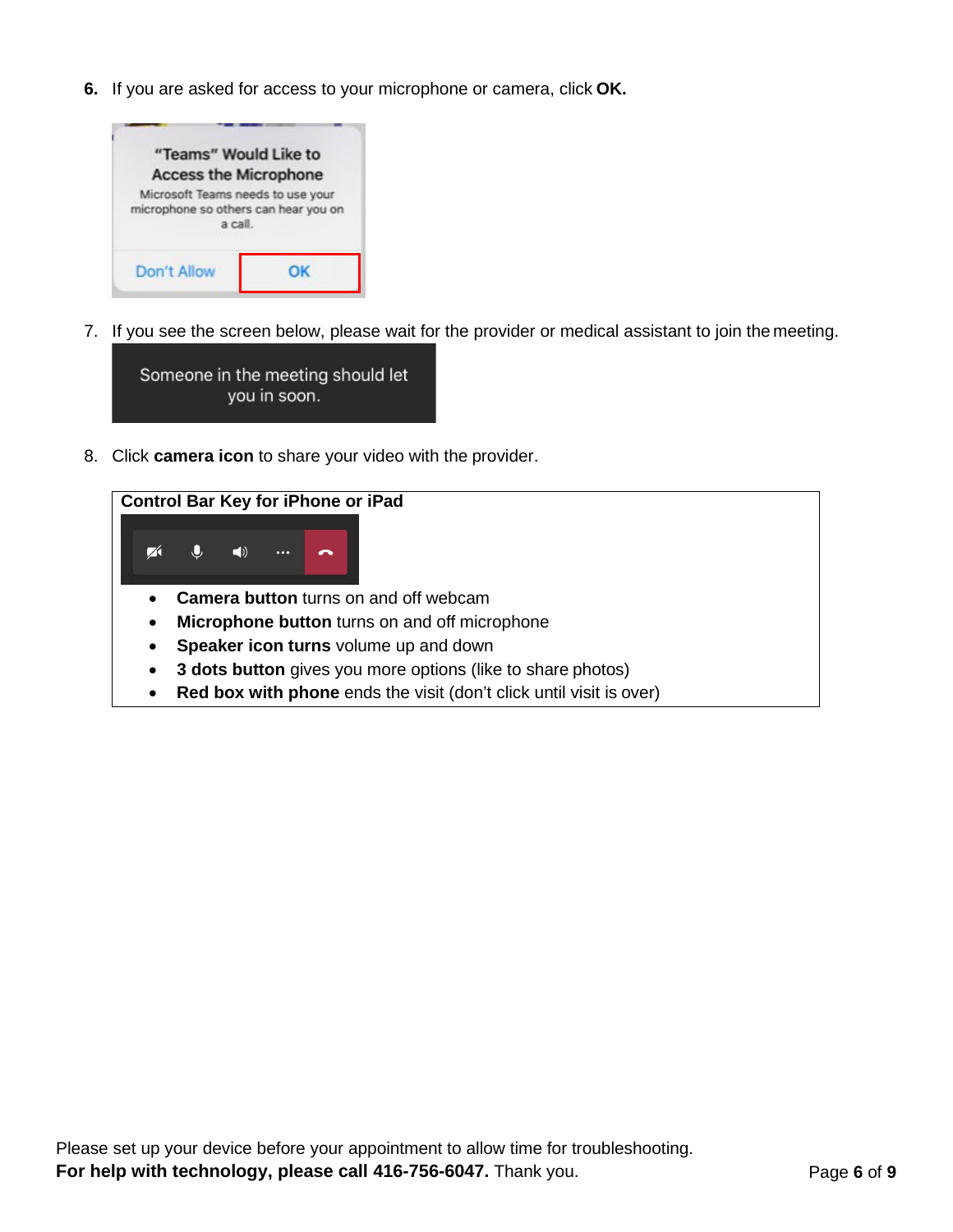### **Connecting from an Android phone or tablet:**

- 1. Prior to your appointment, **download free Microsoft Teams app** from App Store/Play Store. It is best to do this a few hours before your appointment to allow for troubleshooting.
	- a. **Open App Store/Play Store** and search for "Microsoft Teams"
	- **b. Download Microsoft Teams** by clicking **Install**



- 2. **Open calendar appointment invitation** 5-10 minutes before your scheduled visit.
- 3. **Click the "Join Microsoft Teams Meeting" link** in your calendar on phone.

|            | Event details<br>The Oregon Clinic Pulmonary East Virt             | all AT&T ITE size | $9:08$ PM<br><b>AF</b><br>Ħ<br>$\overline{111}$<br>0.0.0                        |
|------------|--------------------------------------------------------------------|-------------------|---------------------------------------------------------------------------------|
|            | <b>Test Visit</b>                                                  | <b>TO</b>         | The Oregon Clinic Pu 7:04 PM<br>To You                                          |
| $(\vdash)$ | Thursday, 19 March<br>10:00 AM $\rightarrow$ 10:30 AM (30 minutes) |                   | Thu, Mar 19, 10:00 AM<br><b>RSVP</b>                                            |
|            | Join Microsoft Teams                                               |                   | <b>Join Microsoft Teams Meeting</b><br>Learn more about Teams   Meeting options |
| 0          | Microsoft Teams Meeting                                            |                   |                                                                                 |
| ۵ĥ         | Join<br>Teams meeting                                              | 4<br>ОR           | Reply to All<br>21                                                              |

**4.** When asked what to **Open with - Select Teams**

Please set up your device before your appointment to allow time for troubleshooting. **For help with technology, please call 416-756-6047.** Thank you. Page 7 of 9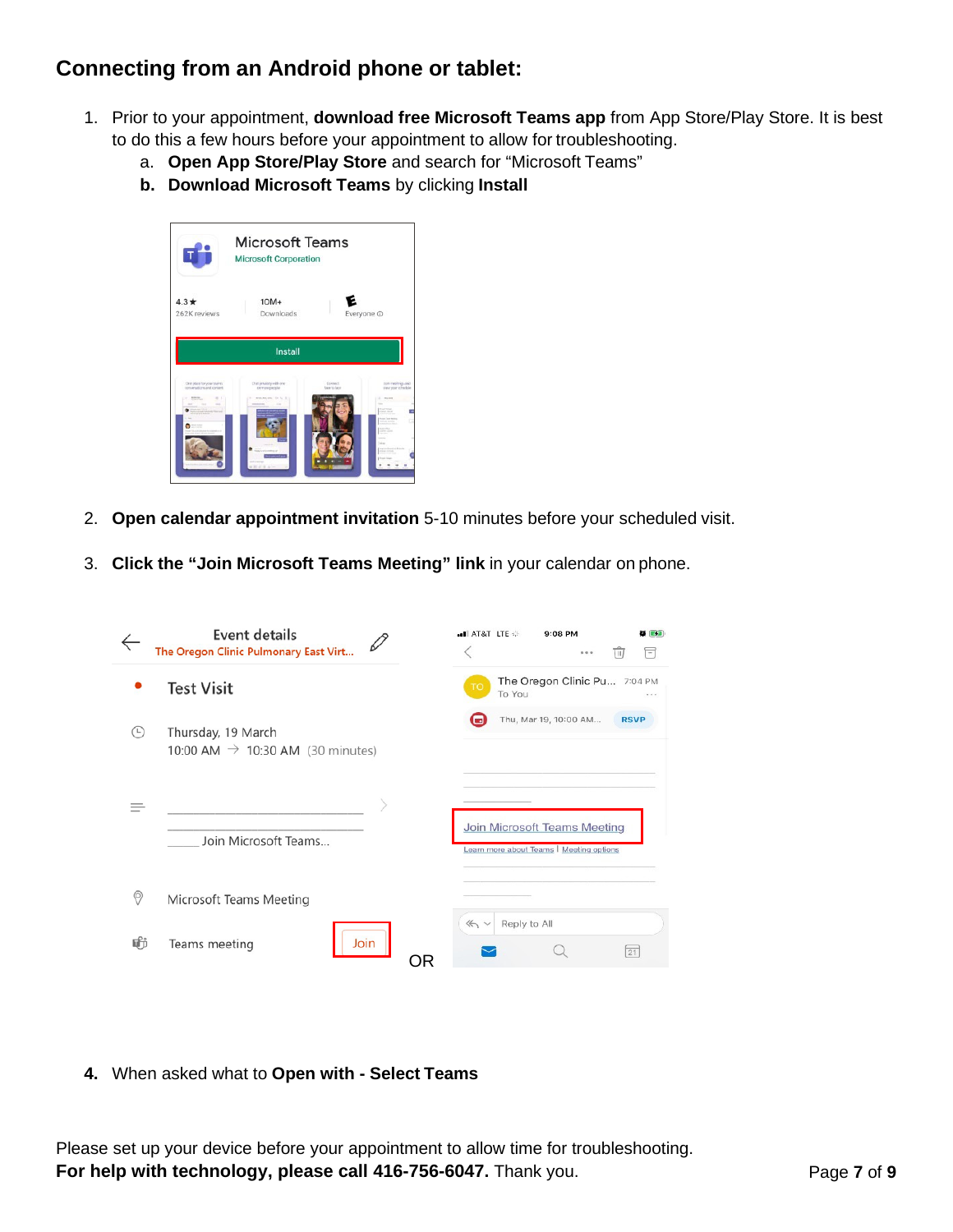





Type your name, then select Join meeting.

| Name |              |  |
|------|--------------|--|
|      | Join meeting |  |